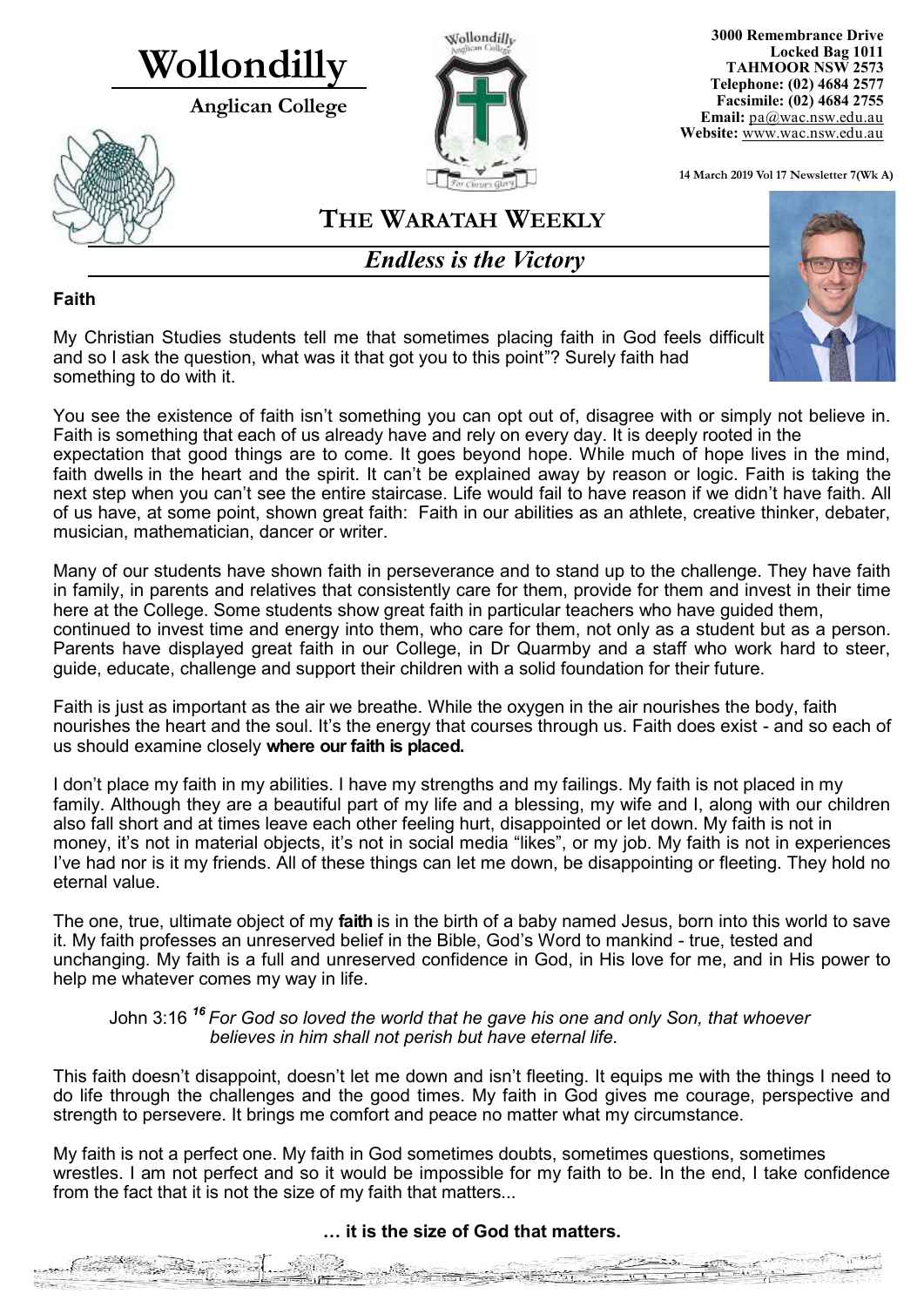#### **From the Deputy's Desk \_\_\_\_\_\_\_\_\_\_\_\_\_\_\_\_\_\_\_\_\_\_\_\_\_\_\_\_\_\_\_\_\_\_\_\_\_\_\_\_\_\_\_\_\_\_\_\_\_\_\_\_\_\_\_\_\_\_\_\_\_\_\_\_\_\_\_\_\_\_\_\_\_\_\_\_\_\_\_\_\_\_\_\_\_\_\_\_\_\_\_\_\_\_\_\_\_\_\_\_\_\_**

#### **Daily Lessons in Resilience**

Recently, I saw a mother give a simple, yet profound resilience lesson to her school-aged child, after he missed a much-anticipated excursion due to poor behaviour at school.

Replying to the child's protests about teacher unfairness and his over-reaction to missing out on a learning opportunity his mum simply replied, "Oh well!" Then she busied herself with other tasks. The child stunned by her reaction, shrugged and headed off to complete his homework.

#### **Adult reactions matter**

It's in our reactions to children's and young people's every day mistakes, mess-ups, muck-ups and hurts where the real lessons in resilience lay.

The lessons for this child were simple but profound. "Oh well" meant:

- Stuff happens
- Don't look for fault or blame
- Keep your perspective
- Pick yourself off and continue with what you were doing

#### **How to react**

The resilience lesson for this mother was equally as profound. When a minor mishap with a child or teenager occurs:

- Match your response to the incident
- Stay calm and be positive
- Don't look for fault or blame
- Remember, stuff happens

Every day there are opportunities for parents to give their children lessons in resilience. A child misses being picked for a team that he had his heart set on joining. "Oh well**.** Let's see how you go next time"

When a boy experiences rejection in the playground at school. "Oh well**.** You'll find that some people don't want to be your friend."

When a teenage girl doesn't get the mark she thinks she deserves in an assignment. "Oh well**.** Sometimes we don't get the marks we think we deserve." Match your response to the challenge to promote resilience.

There are times when "Oh well" won't cut it. When a child is bullied he needs your continued support.

When a student's continuous efforts at improvement are constantly met with criticism then you may need to act on his behalf and meet with a teacher. When a child always struggles to make the grade and is never picked for a team then you may need to help him make different choices.

These types of situations also present opportunities for daily lessons in resilience, but they require more parental support and teaching.

The resilience lessons learned are deeper and include concepts such as 'things will eventually go your way,' there are times when you need to seek help' and 'this too shall pass.' Promoting personal resilience focuses on helping kids cope with life's hurts, disappointments and challenges in the present, while building strengths for the future. Daily lessons in resilience are everywhere. You just need to be ready to make the most of these valuable lessons when they come your way.

Michael Grose [www.parentingideas.com.au](http://www.parentingideas.com.au)

#### **Duke of Edinburgh's Award - Training and Preparation Day**

On Saturday, 23 March a Training and Preparation Day will be held to prepare students for their first expedition which will occur on the Saturday, 6 and Sunday, 7 April. The training commences at 8.30 am at the College at Flynn Ampitheatre and concludes 2.00 pm.

Due to the risks inherent with the Duke of Edinburgh Award Hiking Program **parents are required to attend the first 30 minutes** of the briefing with their son or daughter.

**It is important that students attend this training before they participate in the expedition or expeditions at a later date.**

**Mr Ian Croger Deputy Headmaster** 

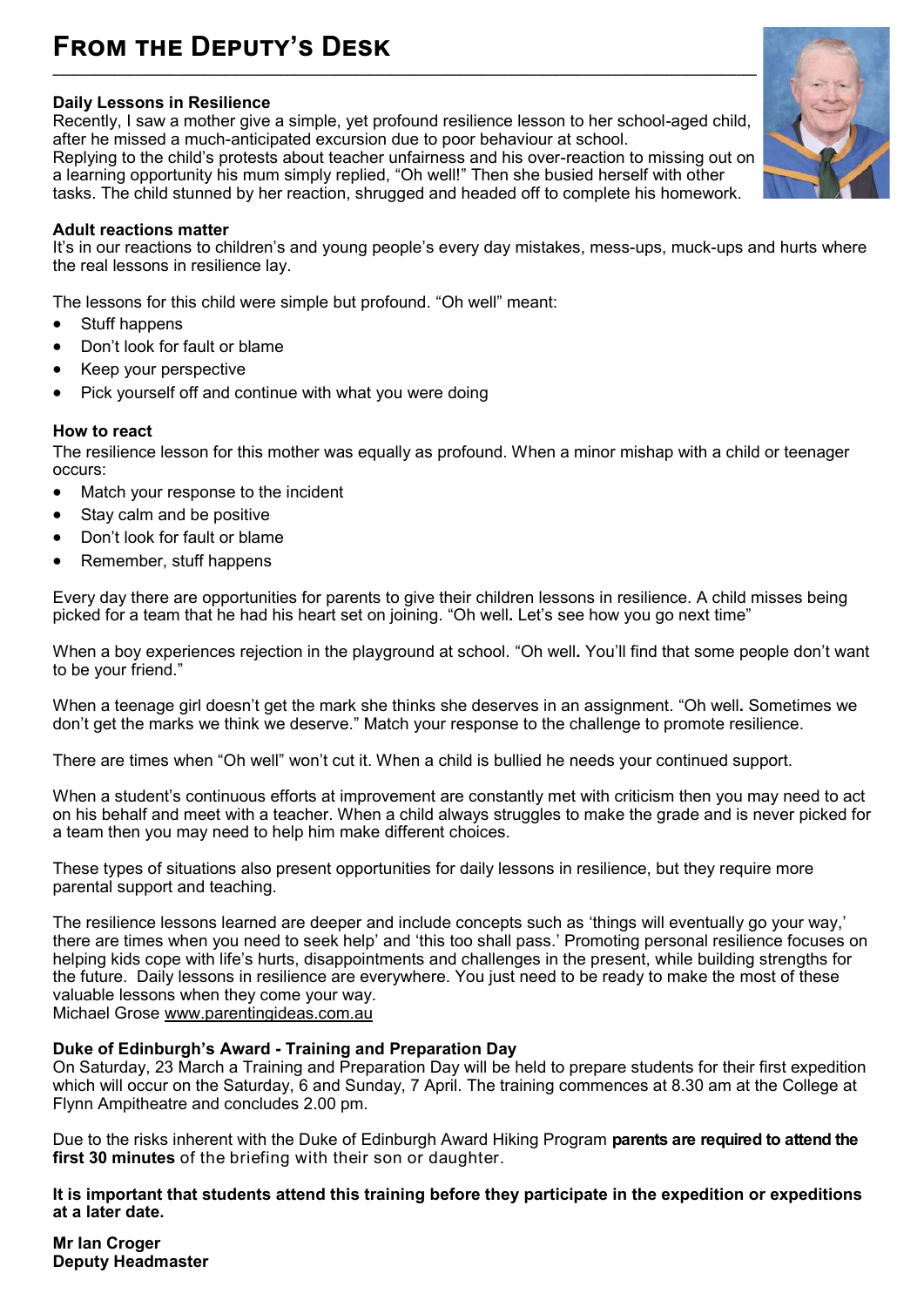## **Teaching and Learning (7-12)**

#### **Congratulations Project Bucephalus 5985**

The College community congratulates Gideon Meischke's recent success in the area of Robotics. Gideon is a member of the Robotics team Project Bucephalus who, on Saturday won the First Robotics Competition Southern Cross Regional tournament in alliance with Barker College. I had the pleasure of attending the launch of the Robot 'Antlia' earlier this

**\_\_\_\_\_\_\_\_\_\_\_\_\_\_\_\_\_\_\_\_\_\_\_\_\_\_\_\_\_\_\_\_\_\_\_\_\_\_\_\_\_\_\_\_\_\_\_\_\_\_\_\_\_\_\_\_\_\_\_\_\_\_\_\_\_\_\_\_\_\_\_\_\_\_\_\_\_\_\_\_\_\_\_\_\_\_\_\_\_\_\_\_\_\_\_\_\_\_\_\_\_\_\_\_\_\_\_** 

month. The capabilities of the Robot are impressive, particularly given the short timeframe the students had for the build.

The first Robotics competition can be likened to a cross between star wars and basketball with the robot required to complete tasks to earn points for their team. Wollondilly students had the opportunity to see last year's competition robot in action during Term 4 2018. Gideon is also to be commended for his nomination for a Deans list Finalists award. A prestigious nomination reflecting Gideon's dedication and leadership within his team. To quote his nomination,

*'Gideon "leads with dirty hands". He is often found in the thick of the work, with a task-driven attitude… Without fuss or speech, he leads those around him through action and care. Gideon avoids the limelight wherever possible… He is largely unaware of the esteem in which he is held, or of the way he inspires those around him.'*

Mr Jones has begun a robotics club meeting Fridays at lunchtime. If this is an interest of yours I encourage you to make contact with him. The College will also be launching a makerspace in the Sturt IRC in Term 2.

**Mr Paul Burns Director of Teaching and Learning 7-12**

## **World's Greatest Shave - Friday, 15 March (Lunchtime)**

Again, this year, College Headmaster, Dr Quarmby, Deputy Headmaster, Mr Croger, Science Coordinator, Dr Eaton and Primary Teacher, Mr Hopkins will be participating with a number of students in the World's Greatest Shave to raise funds for the Leukaemia Foundation.







 **Gideon Meischke**

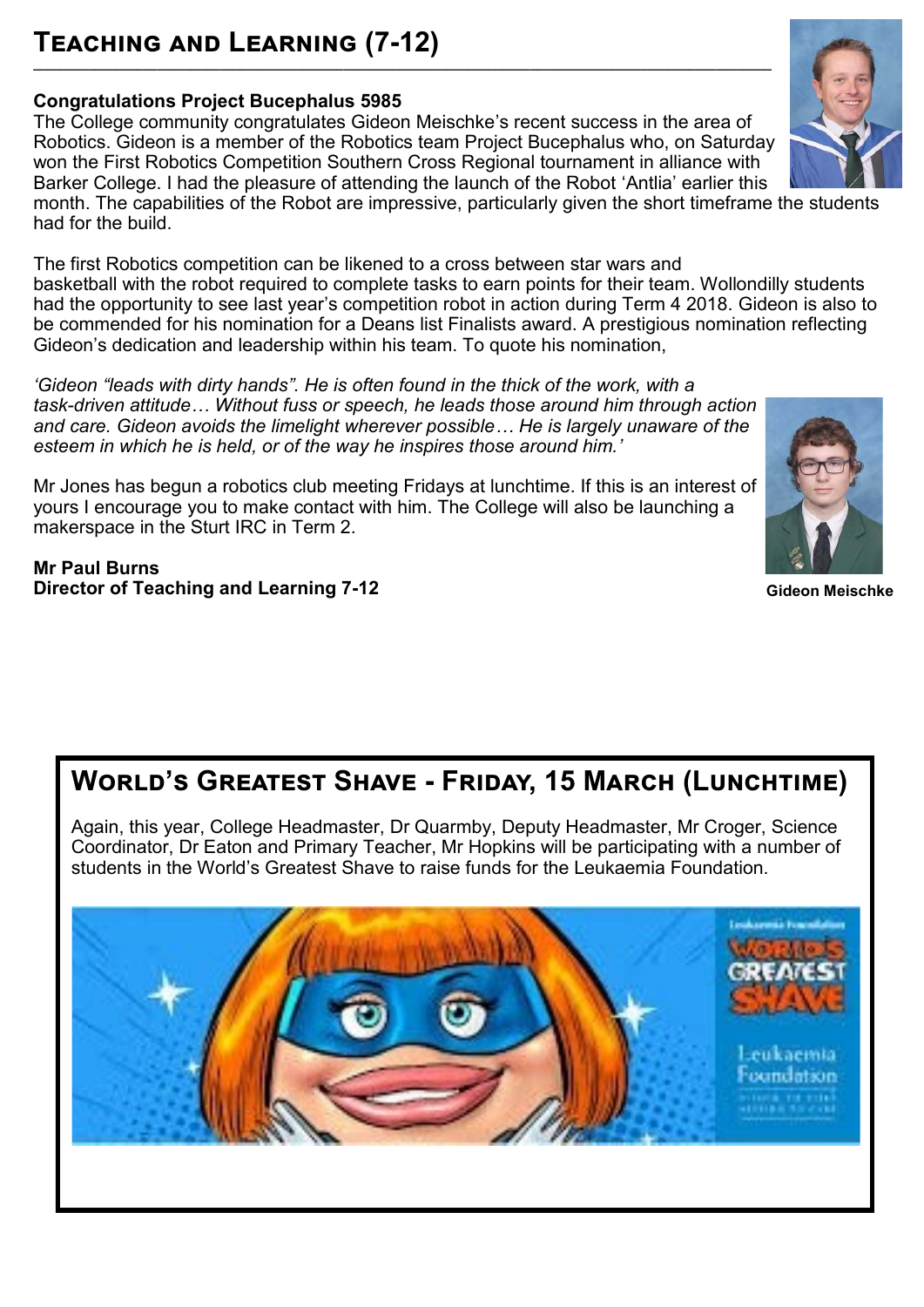## **Pastoral Care T-12**

#### **Max Potential**

The College has three Year 10 students who have now commenced in the Max Potential Macarthur Program. This is a program where students develop their leadership and personal development with the support of a coach. The students also design and implement a Community Service Project as part of this process.

**\_\_\_\_\_\_\_\_\_\_\_\_\_\_\_\_\_\_\_\_\_\_\_\_\_\_\_\_\_\_\_\_\_\_\_\_\_\_\_\_\_\_\_\_\_\_\_\_\_\_\_\_\_\_\_\_\_\_\_\_\_\_\_\_\_\_\_\_\_\_\_\_\_\_\_\_\_\_\_\_\_\_\_\_\_\_\_\_\_\_\_\_\_\_\_\_\_\_\_\_\_\_\_\_\_\_\_** 

The students involved this year from our current Year 10 are:









Monique McGuire Cooper Sharp Jazmin Chamberlain

Mrs Rhonda Hay



Mrs Rhonda Hay our Headmaster's Secretary is also involved in the program this year as a community coach and will be working as a coach to one of our students.

The program has impacted profoundly a number of our students over the last few years and it will be exciting to hear from all students involved as they embark on this process of growth and leadership capacity development.

#### **Prefect Portfolios**

#### **Christian Leadership**

In 2019 the College has two Prefects who have a specific portfolio with regards to the development of Christian Leadership. Lilli Madden and Mitch Rockwell will be engaged in these roles and are excited about supporting students at the College in growing in their faith. Lilli and Mitch are involved with the Year 9-12 Lunch Christian Groups, the Year 9-12 Chapel Team and visiting the cell groups for Years 7 and 8. Both of these students will be extensively involved in the planning and delivery of the Senior Chapels each Term.

#### **Community Service**

In 2019 Jemima Hart and Ethan Seidel will be working as the College Community Service Prefects. In this role they will be attending, promoting and encouraging the students of the College to participate in and build community as part of one of our College distinctives. Jemima and Ethan have already engaged with Clean Up Australia Day and the Thirlmere Festival of Steam and will have prominent roles in the promotion and support for the upcoming Working Bee and Family Chapel.





 **Lilli Madden Mitch Rockwell Jemima Hart Ethan Seidel**





**Remember these Dates!**<br>Working Bee: Saturday, 23 Saturday, 23 March<br>Friday, 5 April Family Chapel:

**Mr Liam Toland Director of Pastoral Care T-12**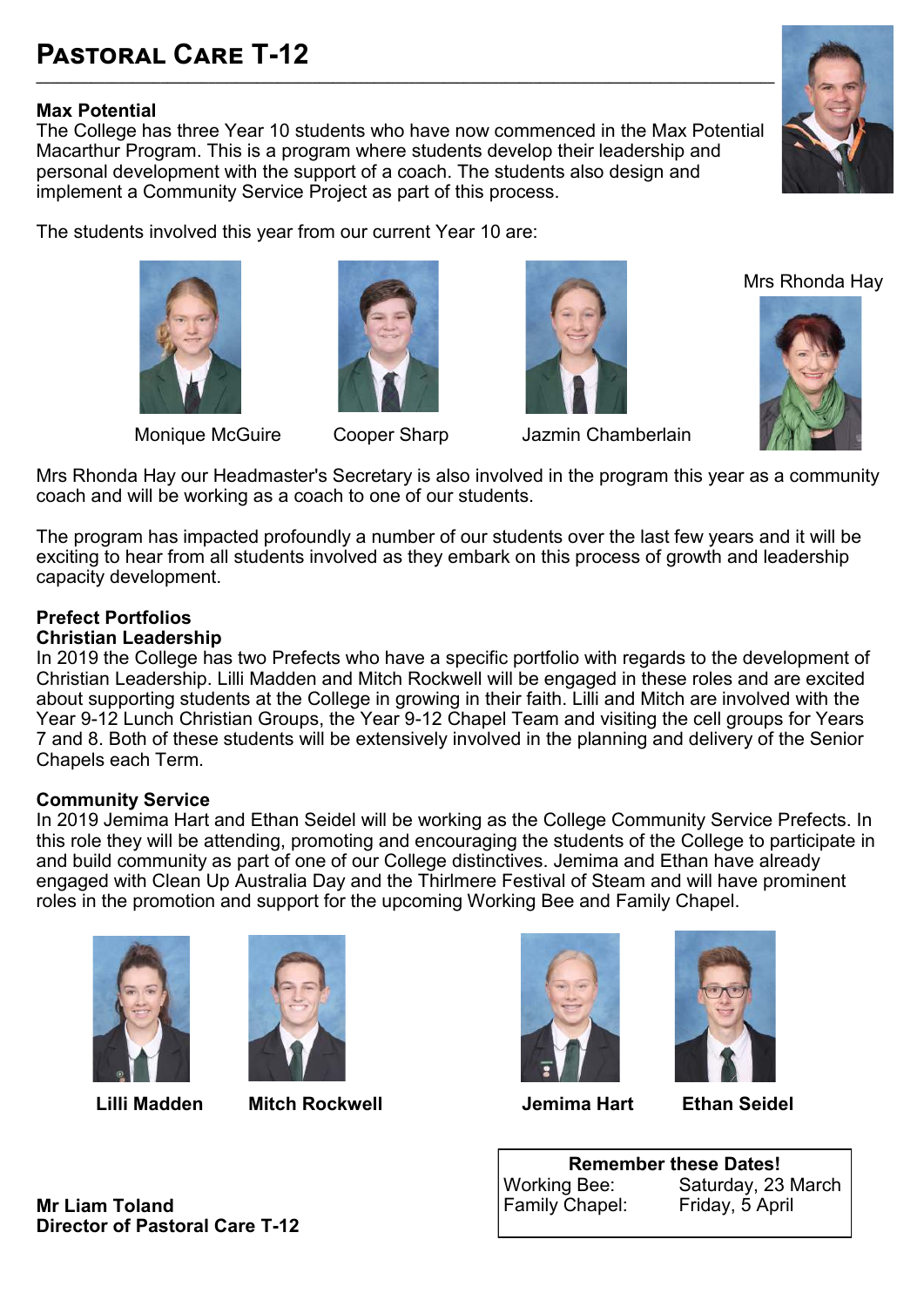## **Pastoral Matters - Middle Years 5-8**

#### **Cyber Bullying - What you can do about it**

When you're experiencing cyberbullying, it can sometimes feel like you're stranded somewhere no-one else can get to, facing something that no one else understands, and with nowhere to turn for help. But you're never alone in dealing with cyberbullying. If you're wondering how to deal with cyberbullying, then read on for our cyberbullying strategies:

**\_\_\_\_\_\_\_\_\_\_\_\_\_\_\_\_\_\_\_\_\_\_\_\_\_\_\_\_\_\_\_\_\_\_\_\_\_\_\_\_\_\_\_\_\_\_\_\_\_\_\_\_\_\_\_\_\_\_\_\_\_\_\_\_\_\_\_\_\_\_\_\_\_\_\_\_\_\_\_\_\_\_\_\_\_\_\_\_\_\_\_\_\_\_\_\_\_\_\_\_\_\_\_\_\_\_\_\_**

#### **Strategy 1 - Don't respond immediately**

The aim of a lot of cyberbullying is to annoy, upset or confuse the person who is being targeted, so that they react emotionally. If you're being cyberbullied, keep in mind that the person who's targeting you wants you to respond. A good strategy for dealing with this is not to give them what they're looking for. If someone says something to you online, tags you in a photo you don't like, or just generally does something unkind, put down your phone for an hour or more. Take that time to give yourself some emotional distance, and think carefully before you respond.

#### **Strategy 2 - Follow up when you're calmer**

After an hour, you'll probably feel a little calmer. Now you can go back online - maybe even with a friend or family member in the room with you - and get a proper feel for the situation before contacting the person who is cyberbullying you. Using calm, neutral language, try to work out the situation with the person without letting them get to you. They might not even realise that you interpreted their actions as cyberbullying and so a calm conversation is a good place to start.

#### **Strategy 3 - Take screenshots**

Screenshots are the best way for you to report an instance of cyberbullying. After all, the person who's cyberbullying you may delete their comment or photo when they realise that it might get them in trouble. Screenshots will ensure you always have a copy of what was said.

#### **Strategy 4 - Try to stop compulsively checking posts**

When you're in the thick of a cyberbullying attack, it can feel like the person who is cyberbullying you is literally in the room with you, shouting things in your ear and demanding your attention. But it doesn't have to be that way. You can always limit your social media time to a few hours a day. That way, the bullying doesn't feel constant, and you can take a break from the online world to look after yourself.

#### **"My self-care at the time was to take a bit of a break from social networking … and to ensure that I spent a lot of quality time with family and friends." - Ashleigh, 14**

#### **Strategy 5: Report and block**

You should never have to feel like you can't go online, but you can make sure you don't spend all day online dealing with bullying. Most social media sites want to help you feel safe online. They don't want you to experience cyberbullying, either, so they have a lot of built-in tools to keep you safe. Just as importantly, they're always looking to introduce new technology to help you out. If you've exhausted the reporting and blocking options within your social media platform and things are still really bad, you need to make a report to **[The Office of the Children](https://esafety.gov.au/)'s eSafety Commissioner.** Before you make a complaint, you need to:

- Have copies of the cyberbullying material ready to upload (screenshots or photos).
- Report the material to the social media service (if possible) at least 48 hours before filling out the form.
- Gather as much information as possible about where the material is located.
- Allow 15-20 minutes to complete the form.

As parents it our job to know what our kids are up to when online. Knowing what your child is doing and how they use social media is the first step to protecting them against harm. If your child is ever uncomfortable with interactions online encourage them to talk to you or a member of the Pastoral team. Together we can work towards creating a safe online environment for our students.

**Mr Peter Hazlewood Middle Pastoral Care Coordinator 5-8**

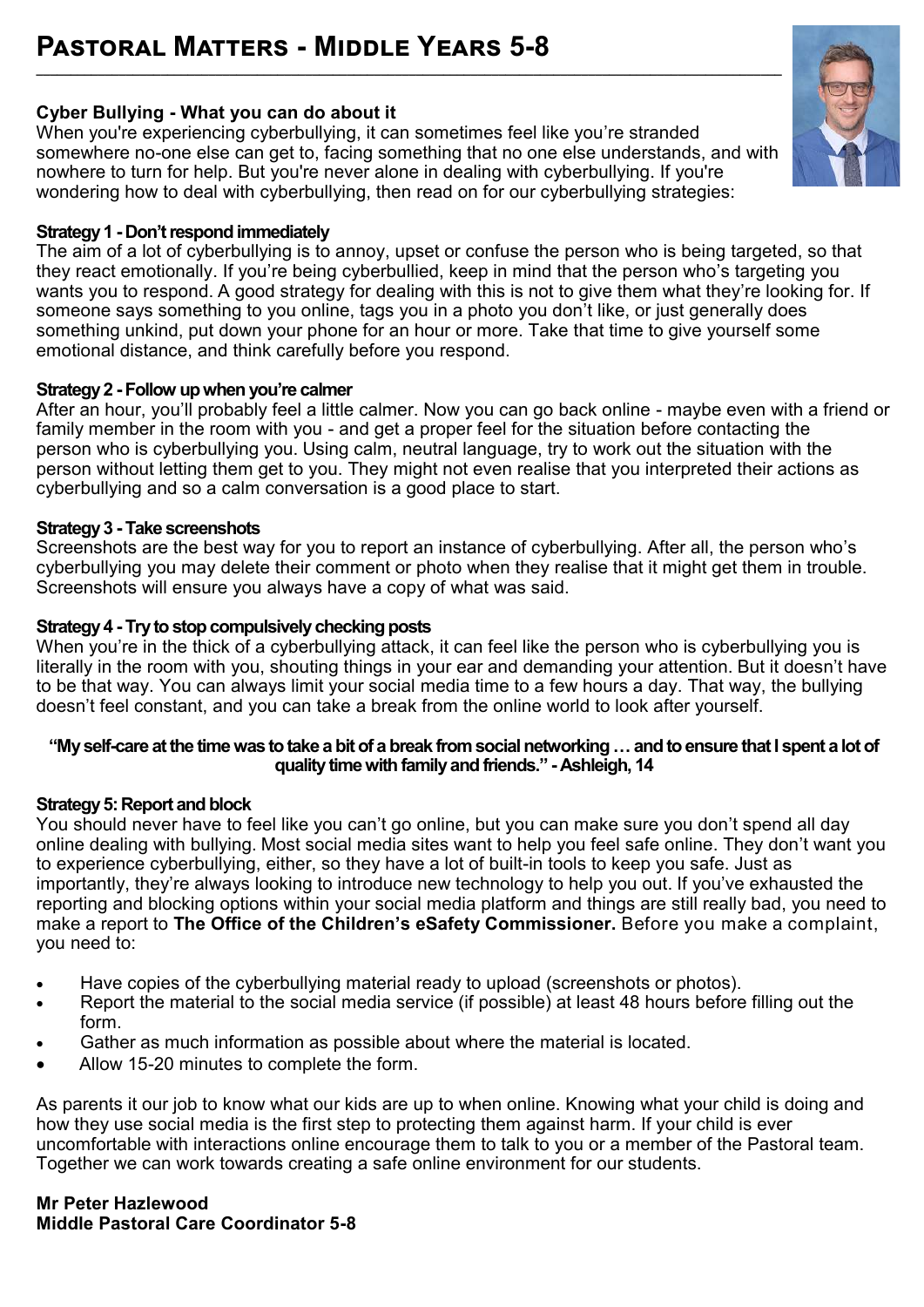#### **Senior Humanities European Tour - April 2020 \_\_\_\_\_\_\_\_\_\_\_\_\_\_\_\_\_\_\_\_\_\_\_\_\_\_\_\_\_\_\_\_\_\_\_\_\_\_\_\_\_\_\_\_\_\_\_\_\_\_\_\_\_\_\_\_\_\_\_\_\_\_\_\_\_\_\_\_\_\_\_\_\_\_\_\_\_\_\_\_\_\_\_\_\_\_\_\_\_\_\_\_\_\_\_\_\_\_\_\_\_\_**

The College is proposing to run a study tour to Europe in April 2020. The 14-day itinerary visits Paris, the Western Front, Nuremberg/Munich, the Bay of Naples and Rome with a focus on sites relevant to the new HSC Ancient History and Modern History units of study. We are intending to run this tour together with Thomas Hassall Anglican College. We will partner with Academy Travel, an Australian-based company specialising in school group tours.

Key information:

- Budgetary cost: A\$6,740.00 per student, multi-share; most costs covered.
- Notable exclusions: lunches (~A\$15.00-20.00 per day) and incidentals (e.g. souvenirs, allow  $~\sim$ A\$200.00).
- A\$500.00 deposit (non-refundable once tour is confirmed) due Monday, 8 April, 2019.
- Timing School holidays between Term 1 and Term 2, 2020.
- Approximately 15 places available; priority given to 2020 Year 11/12 History students; where possible it will be open to other 2020 Year 11/12 students and future Senior History students (2020 Year 10).

We have had sufficient interest and, at this stage, the trip is looking like it is feasible so we will hold an information evening to provide further information and answer questions: **Wednesday, 20 March at the College (Deakin 2/3) at 7.00 pm.**

Expressions of interest are still welcome. Please return these once they have been signed by parents **DUE DATE** Friday, 15 March, 2019. Forms are available from Mr Hart or the College Office.

#### **Mr Jay Hart Humanities Coordinator**

### **Year 11 Geography Fieldwork to the South Coast - Friday, 29 March \_\_\_\_\_\_\_\_\_\_\_\_\_\_\_\_\_\_\_\_\_\_\_\_\_\_\_\_\_\_\_\_\_\_\_\_\_\_\_\_\_\_\_\_\_\_\_\_\_\_\_\_\_\_\_\_\_\_\_\_\_\_\_\_\_\_\_\_\_\_\_\_\_\_\_\_\_\_\_\_\_\_\_\_\_\_\_\_\_\_\_\_\_\_\_\_\_\_\_\_\_\_\_**

On Friday, 29 March students in Year 11 Geography will be travelling to the South Coast to take part in a depth study of the biophysical environment. Through the collaborative sharing of knowledge and skills they will complete various fieldwork activities at Kiama, Gerroa and Seven Mile Beach.

This excursion fulfils part of the Stage 6 Geography syllabus requirement for fieldwork. Permission notes have been distributed and are due back to **Mrs Miller** by **Friday, 22 March.**

Important information:

- Leaving at 8.10 am and returning approximately by 5.00 pm 5.30 pm (students will contact parents/caregivers to confirm the time of return to the College at the end of the excursion).
- Wear appropriate casual clothing and footwear for all Fieldwork activities. Shoulders must be covered and a hat and sunscreen must be worn.
- Bring College diary, pen and pencil (a workbook and clipboard will be distributed for the excursion) in an appropriate bag.
- There will be an opportunity to buy Morning Tea but students MUST BRING all additional food and drink for the day.
- Cost is included in the College Service Fee.

#### **Mrs Trudy Miller Secondary Humanities Teacher**



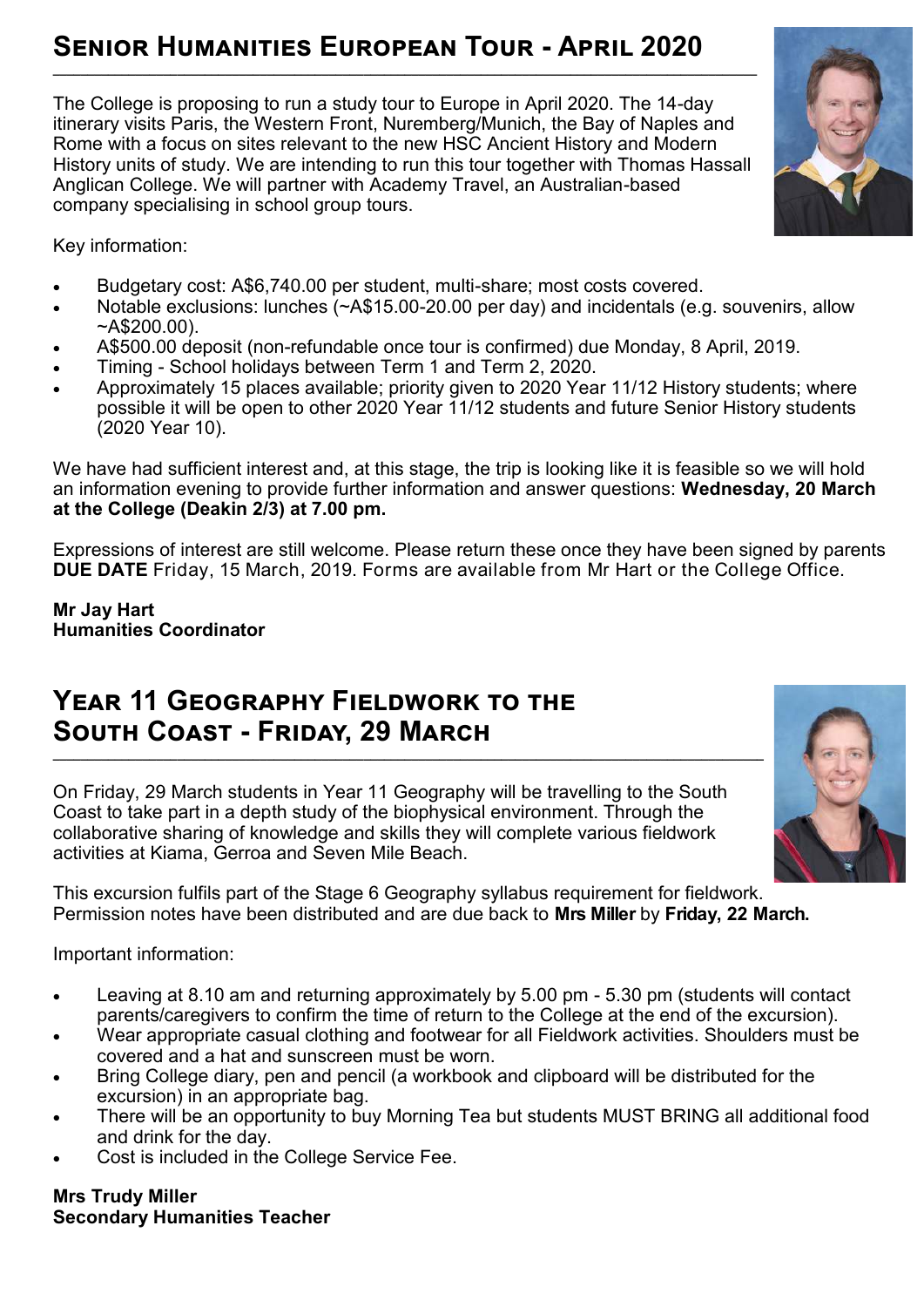#### **Secondary Sport \_\_\_\_\_\_\_\_\_\_\_\_\_\_\_\_\_\_\_\_\_\_\_\_\_\_\_\_\_\_\_\_\_\_\_\_\_\_\_\_\_\_\_\_\_\_\_\_\_\_\_\_\_\_\_\_\_\_\_\_\_\_\_\_\_\_\_\_\_\_\_\_\_\_\_\_\_\_\_\_\_\_\_\_\_\_\_\_\_\_\_\_\_\_\_\_\_\_\_\_\_**

#### **MISA - Round 4**

It was another successful week in MISA. Our Year 7-9 sides had three wins, a draw and a loss. The Girls' Cricket side had a fantastic 82-66 win over the undefeated Macarthur side. This puts them in equal first position after five rounds of the competition and cements their position in the Grand Final. The Boys' Softball side remains undefeated with another 11-3 win and will look to extend their winning streak next week against Broughton. The Girls' Hockey side kept the opposition



scoreless with an impressive 6-0 win. Claire Birta scored 3, Ava Sweeney 2 and Tiah Addison 1. The Girls' Volleyball side had a tight 2-2 draw in a match that could have gone either way. In the Boys' match it was a 0-3 loss.

Our Year 10-12 Oz Tag sides also had impressive wins. The Girls' team won 4-3 with the scoring shared between Sam Cefai, Macie Saunders, Alyssa Golding and Elly Boon. In the Boys' match Mitch Rockwell top scored with 3 tries in their 5-2 win. Tim Nelson and Travis Baxter also scored 1 each. In Basketball both sides had losses. In the Boys' match Matt Grima top scored with an impressive 26 points but it wasn't enough to overcome the 9-point final margin. In the Girls' match they fought back, winning the second half, but it was too late after a slow start to the match. Next week our Volleyball and OzTag sides will play their semi-finals whilst all other sports will play their last round match.

#### **AICES Basketball**

Congratulations to Mekdes Geist and Morgan Botha who were part of the winning NASSA Basketball side at last week's AICES Basketball Championships. Morgan was also named as a shadow for the AICES side, a fine achievement for a 13-year-old playing in an Open's tournament.

#### **NASSA Football (Soccer) Trials**

Any student currently playing at a representative level, such as Macarthur Rams or equivalent NPL 1/2 sides, who would like to attend the NASSA Football Trials needs to register their interest with Mr Goldsbrough. This is a highly competitive association side (not College side) so only top players will be considered to attend. There are four teams being selected; Open Boys, Open Girls, Under 16 Boys and Under 15 Girls.

#### **Mr Mark Goldsbrough Secondary Sports Coordinator**



**Girls' MISA Indoor Cricket Side**

#### **Upcoming Events**

Tuesday, 26 March AICES Swimming Friday, 12 April WAC Cross Country

Wednesday, 27 March NASSA Touch Football Gala Day<br>Monday, 1 April NASSA Netball Gala Day Monday, 1 April NASSA Netball Gala Day **NASSA Football Trials** 

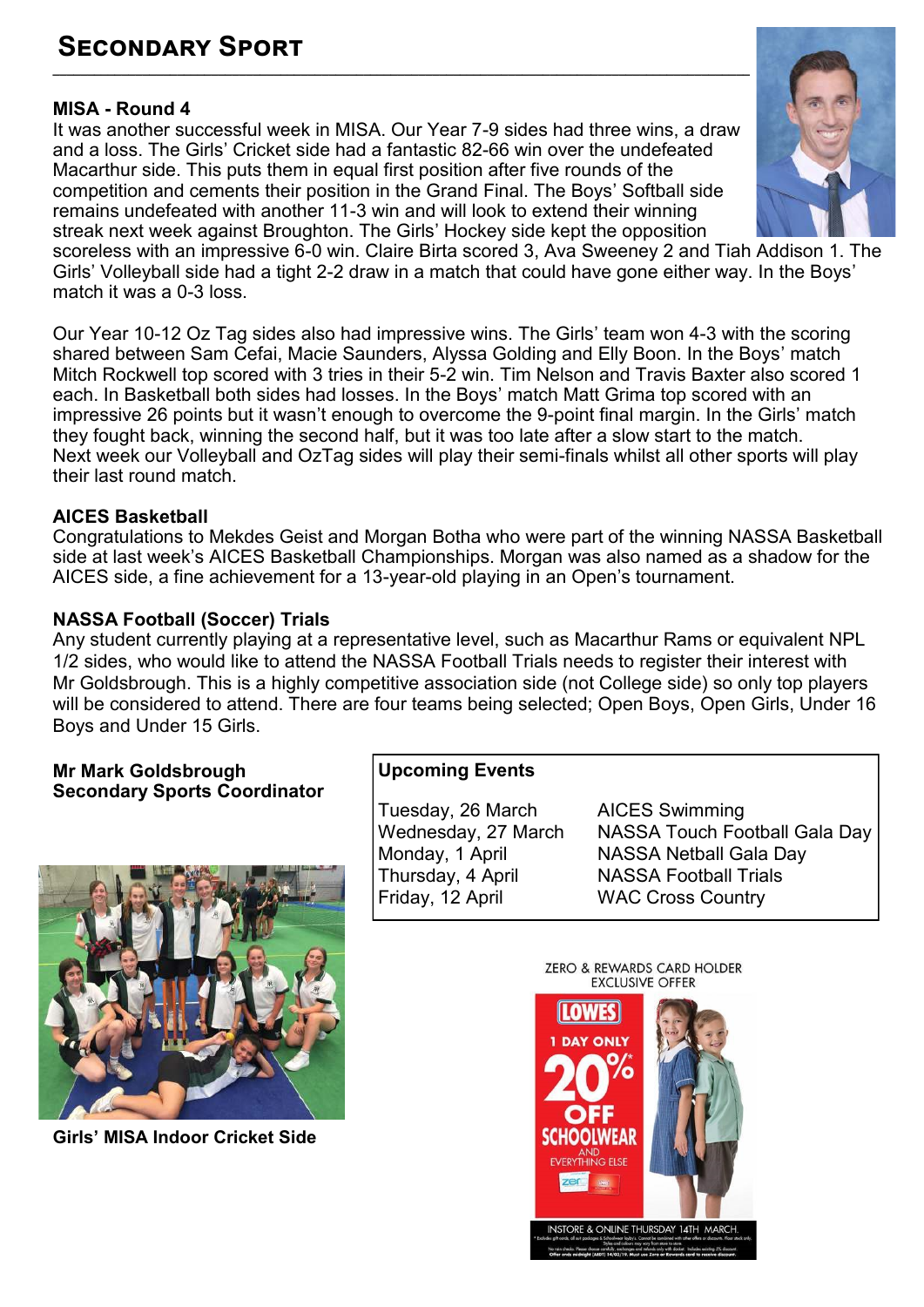#### **Primary Sport \_\_\_\_\_\_\_\_\_\_\_\_\_\_\_\_\_\_\_\_\_\_\_\_\_\_\_\_\_\_\_\_\_\_\_\_\_\_\_\_\_\_\_\_\_\_\_\_\_\_\_\_\_\_\_\_\_\_\_\_\_\_\_\_\_\_\_\_\_\_\_\_\_\_\_\_\_\_\_\_\_\_\_\_\_\_\_\_\_\_\_\_\_\_\_\_\_\_\_\_\_\_\_**

#### **IPSSO**

IPSSO games this week were played against Mount Annan Christian College and St Gregory's College Junior School.

The Soccer and Basketball teams played Mt Annan Christian College. The Soccer teams continued their unbeaten runs. The Stage 2 team won 2 nil. The Stage 3 team won 13 nil and had 8 different scorers. A great team performance. The Basketball teams were both defeated. The Stage 2 team lost 38–12. However, they demonstrated a much

improved performance. The Stage 3 team fought back to be equal on points. Unfortunately, they were beaten by a narrow margin of 4 points (30–26).

The Cricket and Oz Tag teams took on St Gregory's College Junior School. Both of the Cricket teams were defeated by a strong opposition. The Stage 2 Oz Tag team, after leading at half time, lost 11 - 6. The Stage 3 team also lead at half time, however St Gregory's College clawed their way back and the teams shared the points (9 all).

Next week, games will be played away against Oran Park Anglican College. Cricket and Soccer will be played at Brabham Reserve. Basketball and Oz Tag will be played at the Oran Park Campus. At both venues Stage 2 games will start at 11.55 am and Stage 3 games will start at 12.40 pm.

#### **Years 3-6 College Sport**

Stage 2 swimming program continues next Wednesday and will run for the next three weeks. Students who forget their swimmers will be staying at the College and will take part in Stage 3 sport activities. A reminder to parents that you must write a note if your child is unable to take part in swimming lessons due to illness.

#### **AFL**

The AFL after school AusKick sessions conclude tomorrow. The College had 90 students from K–6 participate in the four week program. Thanks to the AFL for running the students through their paces and teaching some new skills.

#### **NASSA Soccer Gala Day**

On Monday the College sent a boys' and girls' team to the NASSA Soccer Gala Day at Blacktown Football Park. The students played seven games, one against each of the NASSA schools. It was a very hot day. The boys came up against some very experienced opposition but held their own for the majority of the games. They should be proud of the positive attitude they displayed. The girls, after a slow start, had a great run of wins. They even beat the eventual champions 4 nil. Overall they finished 4th, a very solid performance.

Congratulations to Jasmine Hemans who was selected to represent NASSA at the CIS girls' Soccer trials. These trials will take place at Mamre Anglican College on Monday, 18 March. All the best Jasmine.

#### **Mr Stuart Houweling Primary Sport Coordinator**

| <b>Upcoming Events</b> |                                                             |
|------------------------|-------------------------------------------------------------|
| Friday, 15 March       | Week 4 of the AFL After College Program                     |
| Wednesday, 20 March    | <b>IPSSO Games - Brabham Reserve and Oran Park Anglican</b> |
|                        | College                                                     |
| Wednesday, 20 March    | <b>CIS Swimming Carnival</b>                                |
| Thursday, 11 April     | <b>NASSA Netball Gala Day</b>                               |
| Friday, 12 April       | <b>Cross Country</b>                                        |
|                        |                                                             |

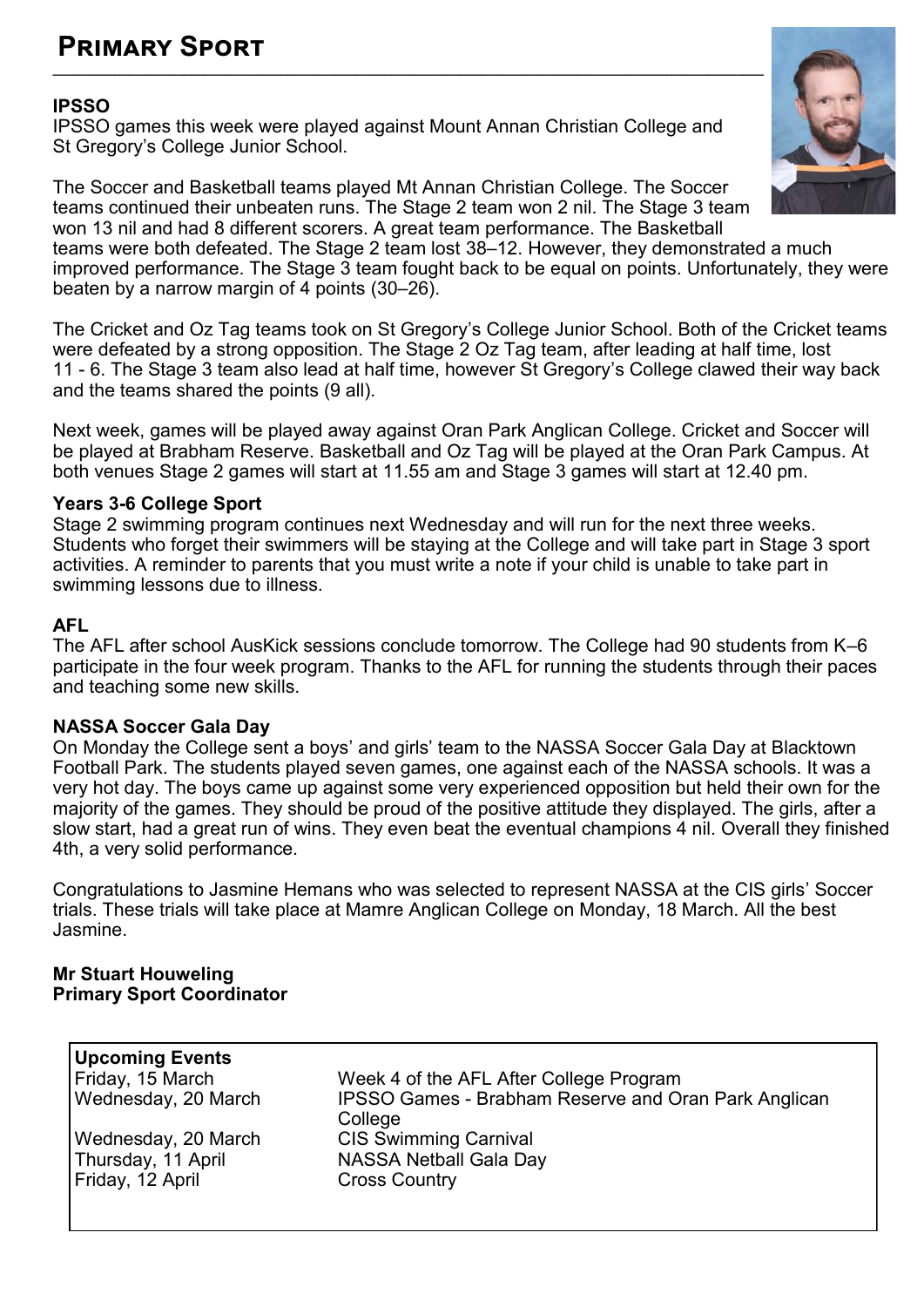#### **Primary Matters** \_\_\_\_\_\_\_\_\_\_\_\_\_\_\_\_\_\_\_\_\_\_\_\_\_\_\_\_\_\_\_\_\_\_\_\_\_\_\_\_\_\_\_\_\_\_\_\_\_\_\_\_\_\_\_\_\_\_\_\_\_\_\_\_\_\_\_\_\_\_\_\_\_\_\_\_\_\_\_\_\_\_\_\_\_\_\_\_\_\_\_\_\_\_\_\_\_\_\_\_\_\_

#### **Parent Class Visits K-6 - Monday, 1 April to Friday, 5 April**

We are inviting parents to come in and be a student for a lesson. If you are interested in joining us for a lesson please see the information enclosed in this newsletter.

We are limiting numbers to six parents per class per day, so it will be a matter of first in best dressed. If you miss out we will be doing these again later in the year. One parent or visitor per child please.

Please return the slip to the class teacher with your child. The class teacher will highlight your time and return it in your child's diary.

Please note you will join in on the lessons as a student. This is not an observation or a time to have a chat with the teacher, your child or other parents. We have found that parents have really enjoyed the experience of being a student in their child's class and hope you will too.

Please sign in at the office on arrival and be ready to start at the designated time and sign out when leaving. Anything you need will be provided by the class teacher.

#### **Ms Jacqui Huxtable Director of Teaching and Learning T-6**

## **Expressions of Interest for Code Camp**

During the upcoming School Holidays, the College would like to offer students the opportunity to learn practical skills in coding.

\_\_\_\_\_\_\_\_\_\_\_\_\_\_\_\_\_\_\_\_\_\_\_\_\_\_\_\_\_\_\_\_\_\_\_\_\_\_\_\_\_\_\_\_\_\_\_\_\_\_\_\_\_\_\_\_\_\_\_\_\_\_\_\_\_\_\_\_\_\_\_\_\_\_\_\_\_\_\_\_\_\_\_\_\_\_\_\_\_\_\_\_\_\_\_\_\_\_\_\_\_\_

The program requires a minimum number of students. If student numbers are reached the program would be on Monday, 15 April - Wednesday, 17 April 2019. Your child will need to be delivered and collected by private transport each day.

Code Camp hours will be 9.00 am until 3.30 pm. Students are able to be dropped off no earlier than 8.30 am and collected no later than 4.00 pm each day.

This is not an overnight experience.

Students should wear comfortable clothes and covered shoes. Normal Mufti Day expectations apply. Students will be required to bring their own lunch and a filled drink bottle, the College Canteen will be unavailable.

The cost of the three-day camp is \$349.00. Code Camp is an approved provider of the Creative Kids Rebate which entitles you to save \$100.00, bringing the final cost to \$249.00. You can learn more about the rebate at this address [https://www.codecamp.com.au/creative](https://www.codecamp.com.au/creative-kids-nsw)-kids-nsw.

More information regarding Code Camp can be found at <https://www.codecamp.com.au/>

Students will need to register their interest before Friday, 15 March, by returning their note to Mrs Frost and by visiting the address <https://codecampaustralia.wufoo.com/forms/r1lydrdb11vcweu/>

**Mrs Katherine Frost Primary Teacher**



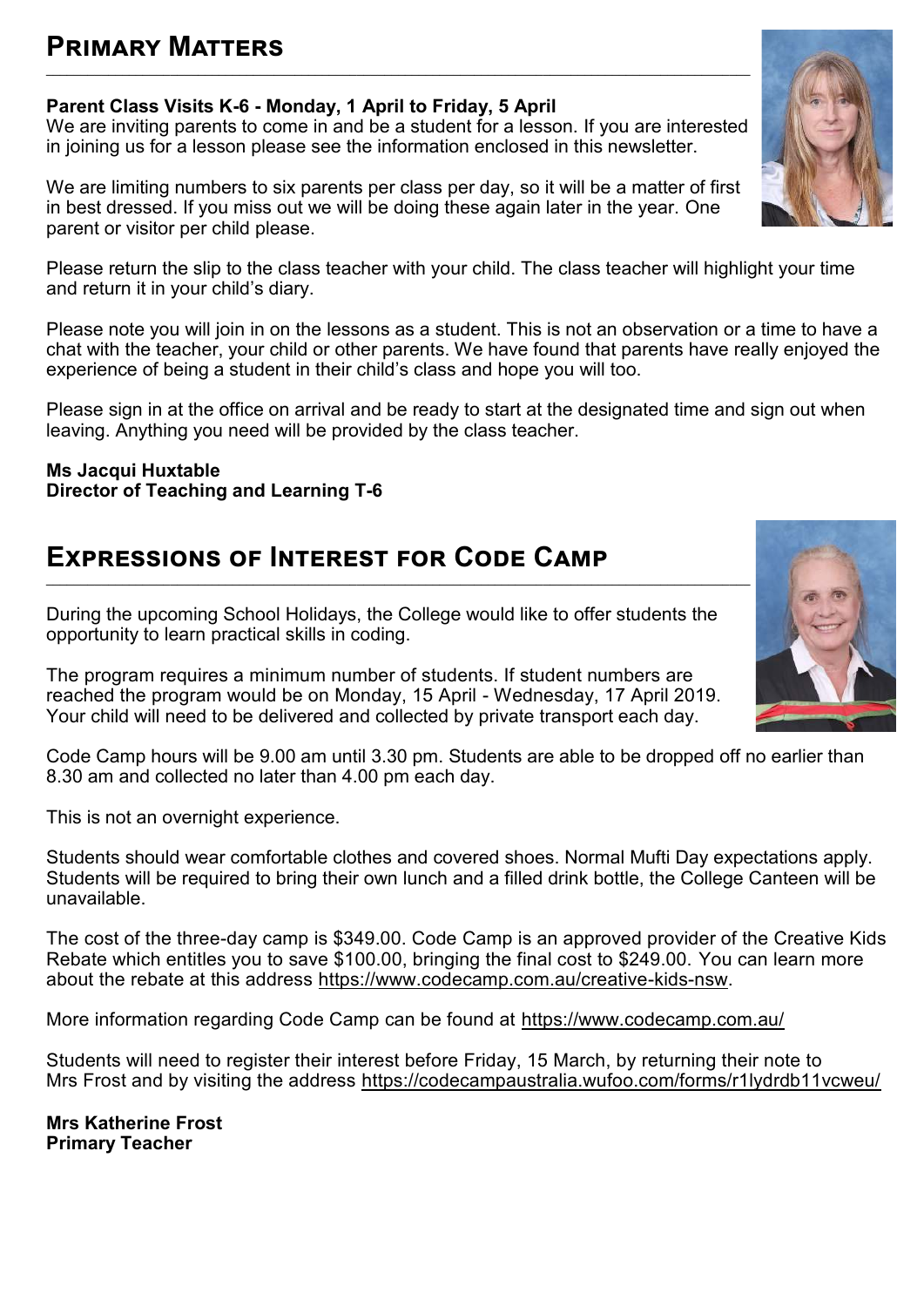#### **Year 5 Excursion to the Rocks** \_\_\_\_\_\_\_\_\_\_\_\_\_\_\_\_\_\_\_\_\_\_\_\_\_\_\_\_\_\_\_\_\_\_\_\_\_\_\_\_\_\_\_\_\_\_\_\_\_\_\_\_\_\_\_\_\_\_\_\_\_\_\_\_\_\_\_\_\_\_\_\_\_\_\_\_

On Friday, 22 March Year 5 will be heading into Sydney to learn about Australia's colonial past. They will be visiting some of the sites around Circular Quay and The Rocks. We are particularly interested in finding out what life was like for people living in New South Wales when it was a young colony.

Students are required to be at the College by 7.15 am for a 7.30 am departure. Please meet on the front lawn in full College sports uniform, including hats. Ensure students have a water bottle plus their recess and lunch packed.

College excursion bags can be purchased from the FLOWERS Canteen.

Alternatively, students can bring their College sports bag.

**Mrs Lisa Maher Mr James Gooden Mr Joshua Barber Primary Teachers** 

#### **Healthy Lunches** \_\_\_\_\_\_\_\_\_\_\_\_\_\_\_\_\_\_\_\_\_\_\_\_\_\_\_\_\_\_\_\_\_\_\_\_\_\_\_\_\_\_\_\_\_\_\_\_\_\_\_\_\_\_\_\_\_\_\_\_\_\_\_\_\_\_\_\_\_\_\_\_\_\_\_\_\_\_\_\_\_\_\_\_\_\_\_\_\_\_\_\_\_\_\_\_\_\_\_\_\_

Staff are noticing the amount of unhealthy food regularly appearing in the lunchboxes of some students.

The College has a healthy eating policy for College lunches. Please help our students develop good eating habits that will support them later in life by not packing lollies or chocolates in your child's lunchbox.

**Mrs Lisa Maher Primary Teacher**

#### **NAPLAN Years 3,5,7 and 9**   $\_$  , and the state of the state of the state of the state of the state of the state of the state of the state of the state of the state of the state of the state of the state of the state of the state of the state of the

The National Assessment Program - Literacy and Numeracy (NAPLAN) assesses the literacy and numeracy skills of students in Years 3, 5, 7 and 9, in schools across Australia. NAPLAN assesses writing, language conventions, reading and numeracy. NAPLAN results will help you understand how your child is progressing through the College.

Wollondilly Anglican College carries out NAPLAN testing through NAPLAN Online. Students will complete the tests online, except for Year 3 writing.

The following links provide information for parents as does the insert in this week's Waratah Weekly

[https://educationstandards.nsw.edu.au/wps/portal/nesa/k](https://educationstandards.nsw.edu.au/wps/portal/nesa/k-10/understanding-the-curriculum/naplan/naplan-parents)-10/understanding-the-curriculum/naplan/ naplan-[parentsh](https://educationstandards.nsw.edu.au/wps/portal/nesa/k-10/understanding-the-curriculum/naplan/naplan-parents)[ttp://www.nap.edu.au/](http://www.nap.edu.au/)

The dates for NAPLAN 2019 are Tuesday, 14 May 2019 to Friday, 24 May 2019. A more specific timetable will be provided closer to the dates.

**Ms Jacqui Huxtable Director of Teaching and Learning T-6**





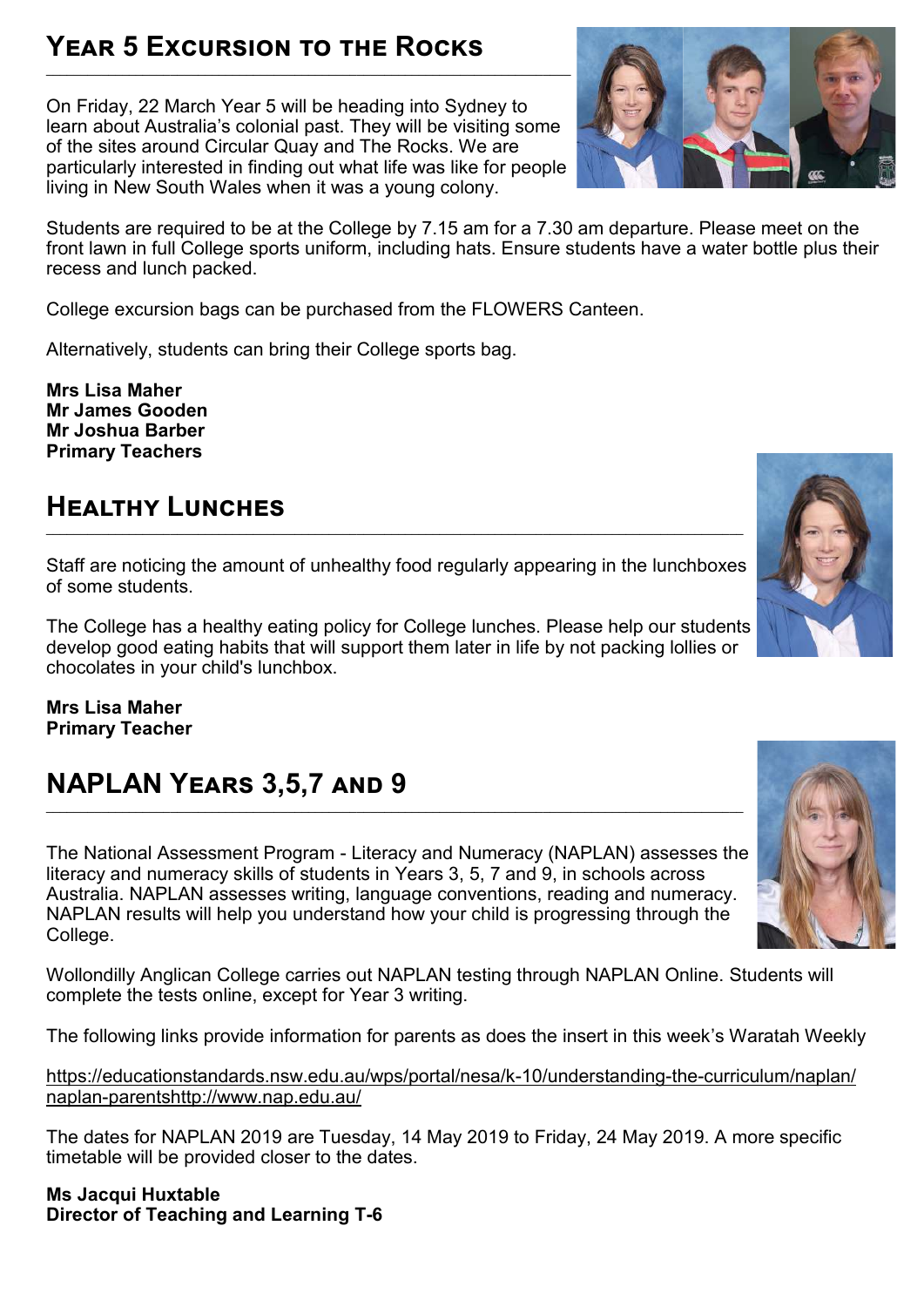## **Information from the Office**

Camp Australia who run after College care at our College are currently hiring. This included roles at our College location. Please see their advertisement below:

Camp Australia are recruiting for Childcare Professionals in your area! Kickstart your next career move today!

We currently have a number of opportunities for Childcare Educators and would love to hear from you.

In this exciting role, no two days will ever be the same, and you'll have the chance to support in and around OOSH services in your area, as well as working every day to make children smile!

For more information, head to [https://careers.campaustralia.com.au/ an](https://careers.campaustralia.com.au/)d submit an application.

**We can't wait to hear from you!** 

**Mr Geoff Adams Business Manager**

## **Working Bee - Term 1 - Saturday, 23 March 2019**

Our first Working Bee for 2019 is on Saturday, 23 March from 8.00 am until 2.00 pm. We would love to have you join us here at the College.

For those of you who are new to our College, it is a good way to be a part of the greater College community, meeting and working side by side while having some great fellowship with other parents and students. It also helps to get some of the things done around the place which we don't normally have the time for. Some of these jobs are:

- Due to the drought, a number of our gardens need clearing of dead plants. We also need to weed and tidy up all our garden areas around the College.
- We have a limited amount of mulch and a tractor to load our Utes which can then be added to the gardens.
- The College carpark gutters can be swept to rid them of leaves which can then be put on the gardens as compost.
- A great job for the kids is the picking up of papers around our field.
- There are lots of library books to cover in the Deakin 3 classroom near Student Reception.

Between now and then there could be more jobs found that need attending to so don't forget to bring your gardening tools, gloves and anything else you think might help on the day. We always have a great time at our Working Bees so come along and be a part of the action to help keep our College looking great.

As always a luscious Morning Tea will be provided by Christ Church Anglican Wollondilly and a BBQ lunch will be provided by the P&F.

#### **Mr Fred Schroder Property Manager**

## **Applications For Enrolment**

Applications continue to pour in for 2020 and across all Year groups. All current College families looking to enrol siblings for next year and beyond, are encouraged to do so without delay to avoid disappointment.

Application packs are available from the College Office or from the College website.

**Mrs Kristy Biddle Development Officer**







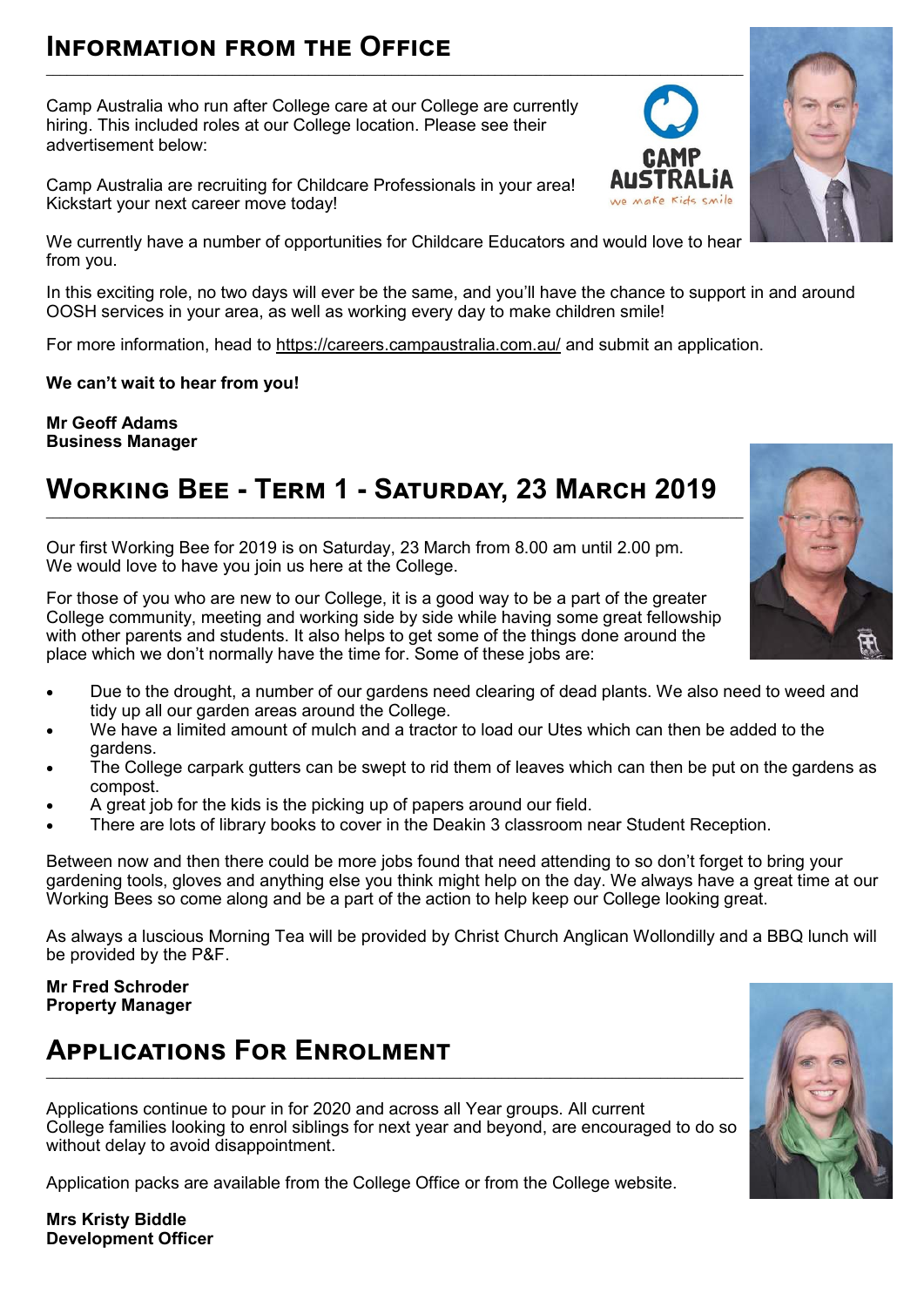## **Community**

#### **Wollondilly Cares**

From time to time, families undergo trauma such as severe or terminal illness. There are short term **support structures in place at the College to assist families** during these times. The WACCares Program offers practical support such as meals for families. Please contact Mrs Hay at the College, to assist. Confidentiality will be respected when requested.

 $\bot$  , and the set of the set of the set of the set of the set of the set of the set of the set of the set of the set of the set of the set of the set of the set of the set of the set of the set of the set of the set of t

 **Rugby Academy - 3 Day Event** Open to all players 7-18 girls and boys Eridge Park, Bowral - 15, 16 & 17, April at 9.00 am Early bird price - \$299.00 for first child Sibling Packages - 2 kids \$349.00, 3 kids and above - \$399.00 or Single One Day - \$160.00 For more information go to http://www.eventbrite.com.au

#### **Tahmoor Netball Club**

For ages between 5 - 16 years Competition starts on the Saturday, 6 April 2019 and ends September 2019 Active Kids Vouchers can be used Please email [Tahmoor.netballclub@gmail.com](mailto:Tahmoor.netballclub@gmail.com) for more information.

#### **Mittagong Hockey Club**

A few spots still available in Under 9's, U13's and U15's teams Both boys and girls are welcome to play For more information, please contact Denise on 0404 877 008 or email [jondee@westnet.com.au.](mailto:jondee@westnet.com.au)

#### **Mad Hatter's Tea Party**

- When: Saturday, 23 March 2019
- Time: 10.00 am 12.00 pm
- Cost: \$10.00 per person (tables of p to 8 people may be booked)<br>Where: St Stephen's Church 79 Westbourne Avenue. Thirlmere
- St Stephen's Church 79 Westbourne Avenue, Thirlmere
- Dress: Alice in Wonderland theme or Sunday best
- Contact: Janette on 0423 487 673

Ages: 12 years of age and over

#### **Multi Sports Holiday Camps**

- Venue: Picton Tennis Club, Downing Street, Picton
- Cost: \$40.00 Half day (9.00 am 12.00 pm) or \$50.00 Full day (9.00 am 3.00 pm) For more information , please contact 0432 700 178, email pictonta@gmail.com or visit www.revolutiontennis.com.au/picton.
- **Camp 1**  Monday, 15 April Thursday, 18 April or **Camp 2**  Tuesday, 23 Thursday, 25 April
- **Dilly Youth Games Night**<br>When: Friday, 15 March
	- Friday, 15 March 2019
	- Where: Holy Trinity Anglican Church Tahmoor
	- Time: 6.30 pm 8.30 pm (snacks provided)
		- Ages: 6 12 years old

#### **Branch Out - Free Youth Week Event**

- Outdoor Movie Shrek
	- When: Saturday, 13 April 2019
- Where: Wollondilly Leisure Centre 434 Argyle Street, Picton
- Time: 3.00 pm 7.30 pm
- Cost: Free
- **Scotties Pizza - Tahmoor**  Delivery Drivers and Kitchen Hand Staff required. (Ph: 4683 2226)

**Please note that the above is a service to the Community and items advertised do not necessarily carry the endorsement of the College. The College tries to be selective with what is advertised but cannot take responsibility. Please look into events advertised carefully.**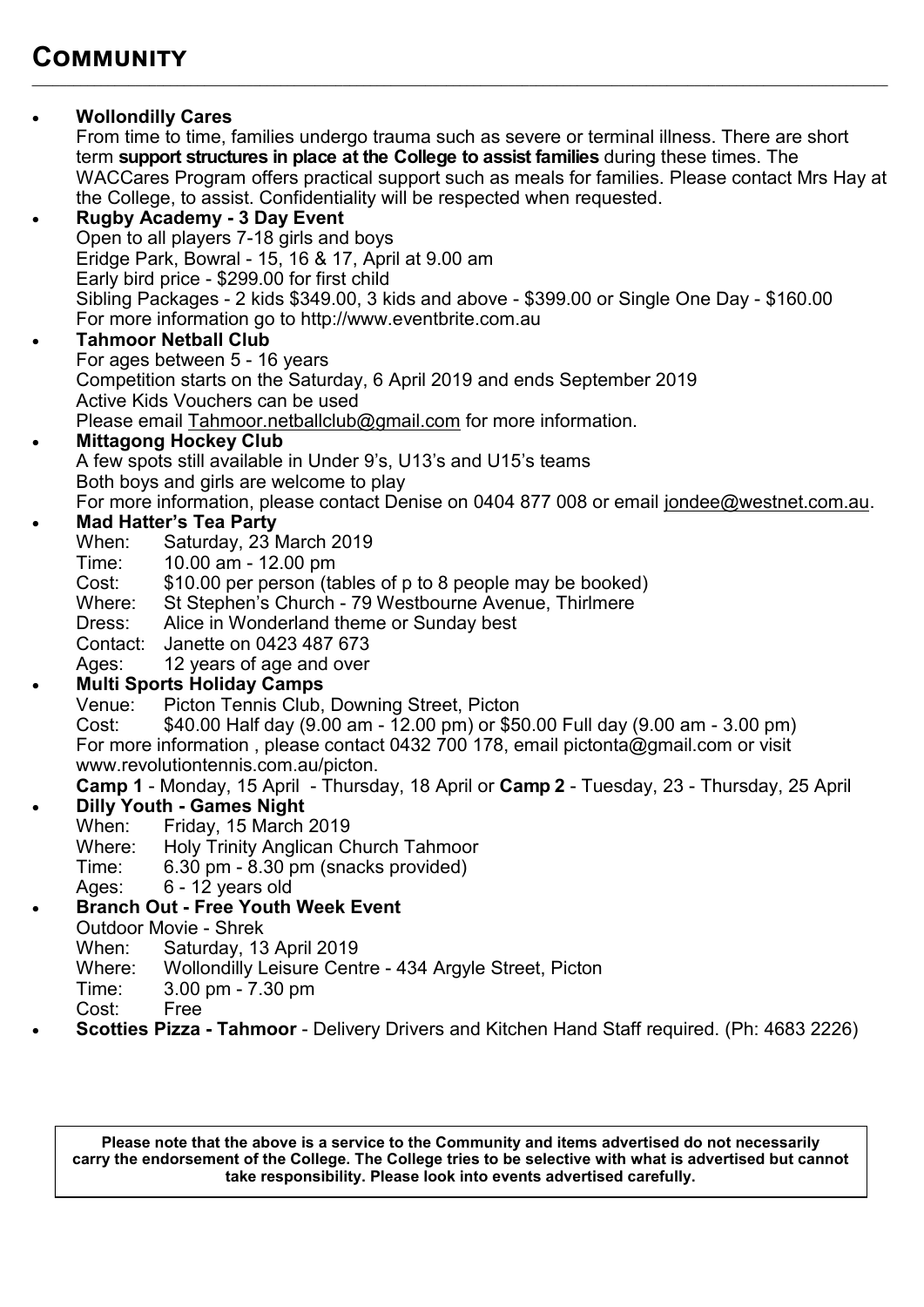Sponsorship 2019 *…friendraising and fundraising*



**Diamond Sponsor** Bradcorp

#### **Double Gold**

Hume Building Simec Mining Stanton Dahl Architects

#### **Gold Sponsors**

Anytime Fitness Tahmoor Brad Carpenter Partners Hills Commercial Cleaning (QUEDOS) Ken Shafer Smash Repairs Kwik Kopy Macarthur Narellan Pools Nu-era Homes Taverner Landscapes Top Quality Homes

**Silver Sponsors** Adode Property Boral Operations Maldon BPB Earthmoving Lowes **Cornerstone** Flight Centre Camden HairBomb Little Elves Preschool Mittagong Auto Tech Mowbray Park Farmstays Natural Services Pty Ltd Pinnacle Tax & Accounting Tahmoor Garden Centre

*Thank you to our Diamond, Double Gold, Gold and Silver Sponsors shown above. We also thank our Bronze Sponsors who will be advertised on the College website on the Sponsors' Page along with the above. If you would like to sponsor the College, please contact Mr Bill Norman (P&F President or Mrs Deborah Cook in the College office).*

P&F *…friendraising and fundraising*

## **CLOTHING POOL**

The Clothing Pool has a variety of good quality used clothing for sale at reasonable prices. Also available for purchase is a selection of new socks and ties!

#### **Opening Hours**

| Monday  | 7.45 am - 8.30 am |
|---------|-------------------|
| Tuesday | 7.45 am - 8.30 am |
| Friday  | 7.45 am - 8.30 am |

#### **Location**

White (Gumnut) Cottage - side windows opposite FLOWERS Canteen.

If you can spare an hour in the morning to volunteer at the Clothing Pool, please contact Melissa on 0415 402 013. It is a great way to meet other parents and save a few dollars.

The Clothing Pool is part of the P&F with all funds raised going towards the College.

**Hospitality Uniforms Available** Second Hand - Good condition \$35.00 per set. Set includes - chef's shirt, pants, hat, napkin and apron. **Payment can by via Cash or EFTPOS.**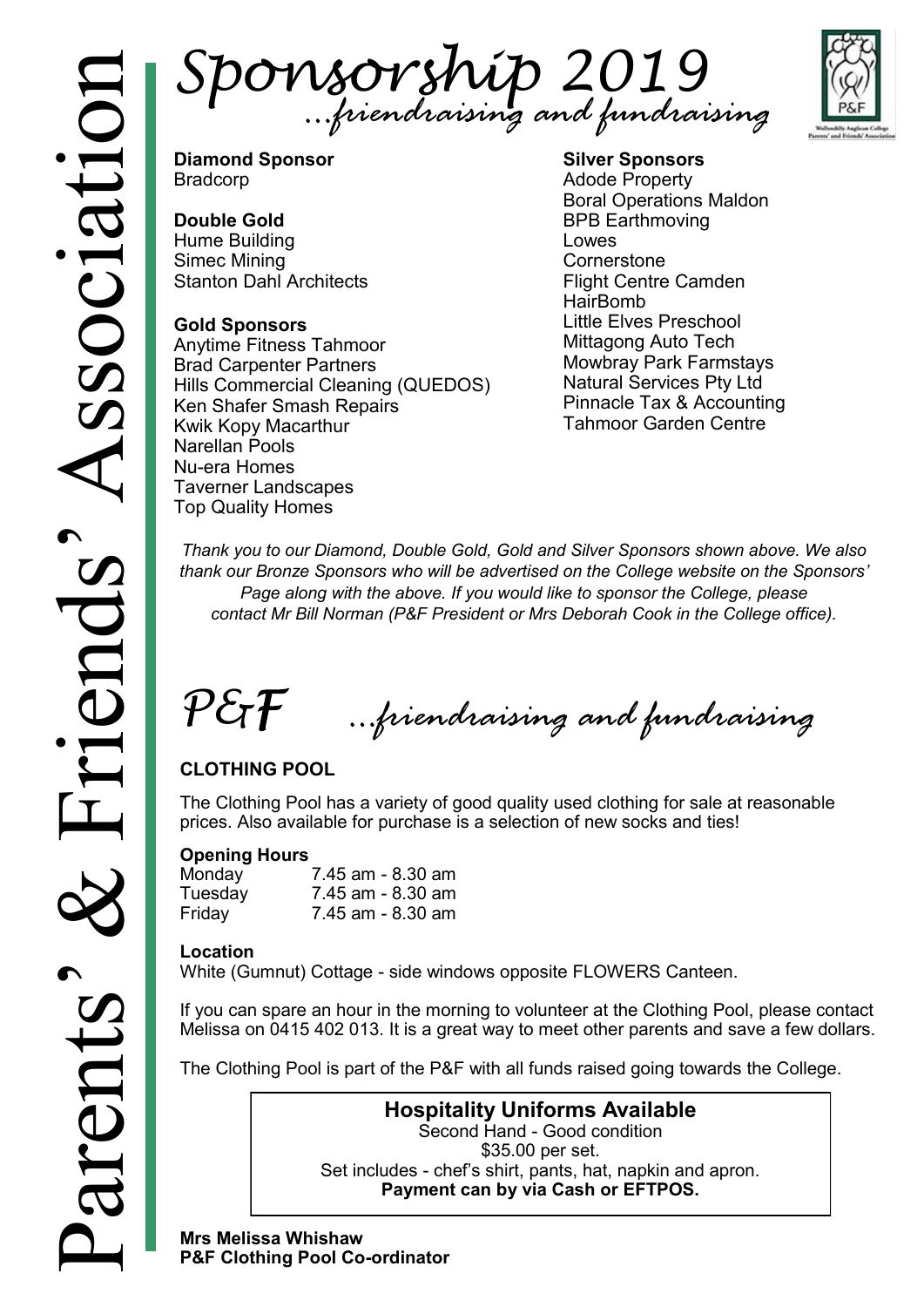



## **Term 1, 2019**

The Wollondilly Anglican College P&F would like to thank everyone who attended the AGM on Monday evening. We have a few positions that remain open, these are:

- **Vice President**: This role supports the President by chairing the meetings in his/her absence, sharing duties and responsibilities as agreed, being supportive and attending meetings and playing a constructive role in the Executive team.
- **Fundraising Coordinator:** This role coordinates the fundraising side of events for the College.
- **Sponsorship Coordinator**: This role liaises with the College, the P&F Executive and Sponsors regarding any Sponsorship enquiries. Assists with the sponsorship with all College fundraising activities such as Country Fair and Golf Day obtaining both monetary and goods & services.
- **Volunteers Coordinator**: This role coordinates our volunteers making sure there are enough people to assist with College events such as Working Bee BBQs etc.
- **Golf Day Coordinator:** This role coordinates the Golf Day, obtains sponsorship prizes and liaises with College staff and other stakeholders for the day.

The 2019 Country Fair Committee was placed on hold until our next meeting on Monday, 1 April. We require assistance from parents and friends of the College to help out our major fundraising event for the year. You will be guided through your position and have help when required by the Country Fair Coordinator and the P&F Committee:

- External stalls
- College stalls Food
- College stalls Non-Food
- Volunteers
- Rides
- Displays
- Advertising
- Waratah Weekly Correspondence



## **Stall Holders** Wanted!

We are also seeking stallholders of the College who would like to hold a stall at this year's Country Fair. If you can contact Deirdre Fitzsimmons - Country Fair Co-ordinator via email on [pandf@wac.nsw.edu.au a](mailto:pandf@wac.nsw.edu.au)nd we will forward you a booking sheet. To have your position secured we require payment and all details by Sunday, 31 March 2019, after this date we will be asking for all external College stallholders.

Our next meeting will be held on Monday, 1 April. It's a great team of lovely parents. Come along and meet the team.

## **Business Directory Business Of the Week - Oakworth Homes**

Oakworth Homes was established in 2001 and offers low maintenance designs for a better lifestyle with quality sensible inclusions. New display homes are now open at Tahmoor - we'd love to see you there..

**Mr Bill Norman P&F President pandfpresident@wac.nsw.edu.au** **JUDY BAXTER** 





15 EASTON AVENUE SPRING FARM NSW 2570 . PO BOX 3313 NARELLAN 2567 NSW T: 02-4658 1175 • F: 02-4658 1197 • M: 0425 291 110 EMAIL: mail@oakworth.com.au . WEB: www.oakworth.com.au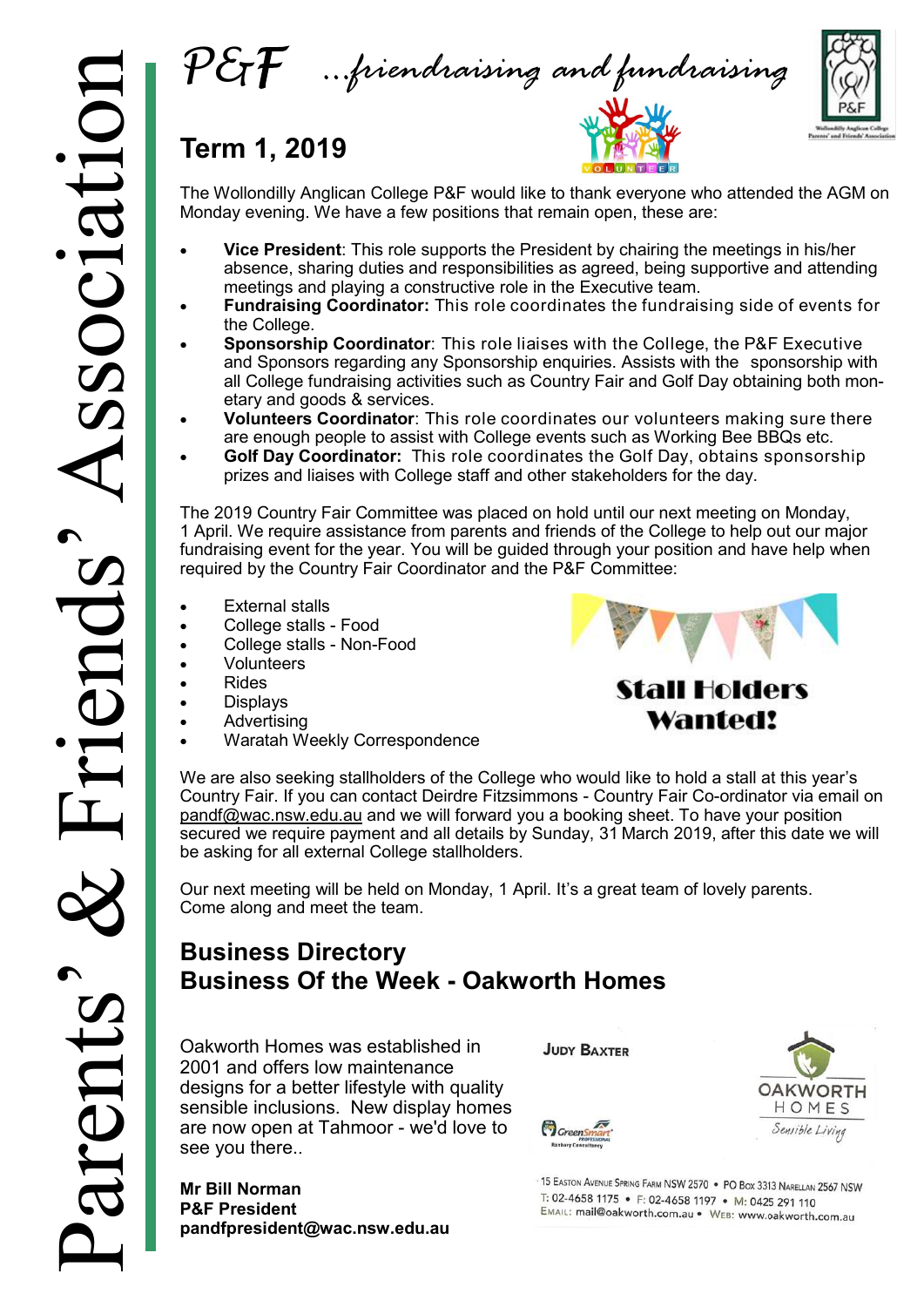## **Headmaster Happenings**

#### **March**

| Thursday, 14  | Students Interviews 2020                                       |
|---------------|----------------------------------------------------------------|
|               | (Evening) IPSSO Meeting - All Saints                           |
| Friday, 15    | <b>World's Greatest Shave</b>                                  |
|               | Students Interviews 2020                                       |
| Saturday, 16  | College Council Planning Day                                   |
|               | <b>Governance Training</b>                                     |
| Sunday, 17    | <b>Family Function</b>                                         |
| Monday, 18    | Students Interviews 2020                                       |
| Tuesday, 19   | Induction of Felicity Grima - Head of Penrith Anglican College |
| Wednesday, 20 | Students Interviews 2020                                       |
|               | <b>College Executive Meeting</b>                               |
| Thursday, 21  | Students Interviews 2020                                       |
|               | (Evening) Church Meeting                                       |
| Friday, 22    | Students Interviews 2020                                       |
| Saturday, 23  | <b>College Term 1 Working Bee</b>                              |
|               |                                                                |



### **March**  Wednesday, 13 - Friday, 15 Year 9 Camp<br>Friday, 15 Yorld's Great Saturday, 23

## **April**  Saturday, 6 - Sunday, 7<br>Wednesday, 10 Wednesday, 10 Senior Formal Assembly<br>
Thursday, 11 Middle Formal Assembly Thursday, 11 Middle Formal Assembly<br>Friday, 12 Secondary Cross Country

World's Greatest Shave<br>Working Bee

Monday, 1 April - Tuesday, 8 Year 12 Mid Course Examination<br>Saturday, 6 - Sunday, 7 Shonze DOE Journey **Secondary Cross Country Carnival**  Years 3-6 Cross Country Carnival K-2 Cross Country (Afternoon) Last Day of Term 1



## **Mittagong Anglican Church**

Contact: Children's Minister Rochelle Fussell, 0439 455 005 or [rf@mittang.com.au.](mailto:rf@mittang.com.au) All leaders in Follow and Kids@Mac have Working With Children Checks, and are trained in accordance with Safe Ministry Guidelines. All our groups run during school Terms.

## **Christ Church Anglican Wollondilly**

Everybody is welcome to attend our Service on Sunday at 9.00 am. We would love to see your family there.

Facebook@christchurchwollondilly [www.christchurchwollondilly.com](http://www.christchurchwollondilly.com)  PO Box 43, Bargo Reverend Stephen Swanepoel

LEARNING - LOVING - LIVING